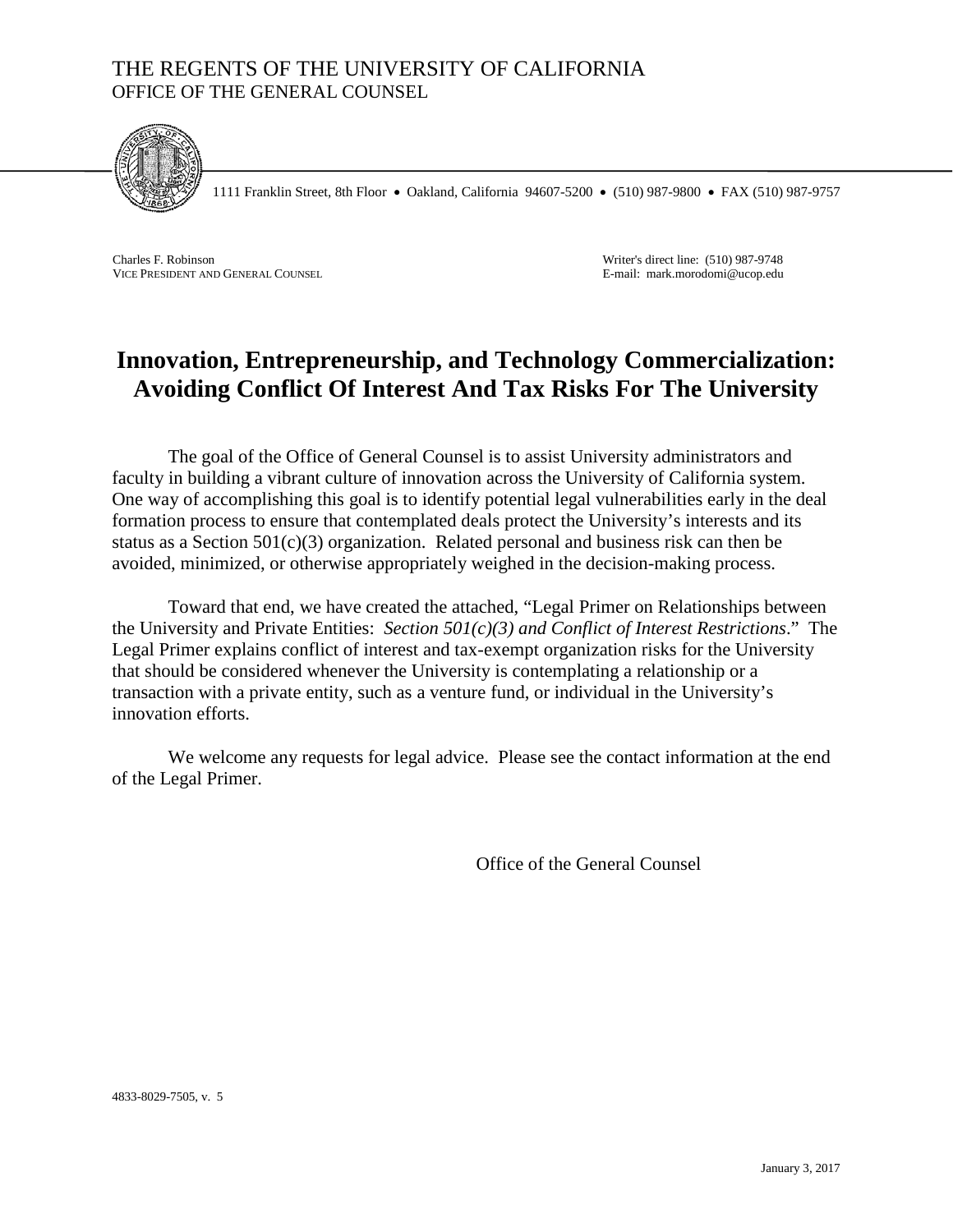## **Legal Primer on Joint Relationships between the University and Private Entities:** *Section 501(c)(3), Conflict of Interest Restrictions, and Conflict of Commitment*

Whenever the University is contemplating a relationship or commitment with a private entity (such as a venture fund) or individual (a "Private Party") there are at least two primary issues that must be considered to ensure that the University and its interests are protected.<sup>[1](#page-1-0)</sup> These are: 1) private benefit and private inurement under the federal tax law applicable to Section 501(c)(3) organizations; and 2) conflicts of interest. Because these issues have the potential to jeopardize the University's Section 501(c)(3) status, the viability of the relationship, and/or the ability of University employee to do his or her University job in the future, you should seek legal advice if either issue may be a possibility.

### **Private Inurement and Private Benefit**

#### I. Private Inurement

The Private inurement rule prohibits a University "insider" from receiving a benefit that exceeds the fair market value of goods and services provided by the insider to the University. If private inurement occurs, the University's  $501(c)(3)$  status may be revoked. The term "Insider" is not precisely defined by the tax law or Treasury Regulations but likely includes those who have a "substantial level of influence" over the University. This suggests that University Insiders include members of the Board of Regents, Officers of the University, certain UCOP senior employees, Chancellors, Provosts, Vice Chancellors and Deans, together with each of their family members and entities owned in whole or in part by them (each, an "Insider"). If the University is entering into a relationship with a Private Party that is an Insider, then it is essential that: 1) any transaction or arrangement between the University and the Insider be formally approved without the participation or involvement of the Insider; and 2) the terms of such transaction or arrangement (e.g., provision of University space, University equipment or services by University staff) be at arm's length and for fair market value.

#### II. Private Benefit

As a Section 501(c)(3) organization, the University cannot provide more than "incidental" benefits to any Private Party, regardless of whether that Private Party is an Insider. The University's provision of more than incidental benefits to any Private Party ("Private Benefit") may put the University's tax-exempt status in jeopardy. Specifically, Private Benefit

<span id="page-1-0"></span> <sup>1</sup> *The facts and circumstances of a specific transaction or arrangement may raise other issues that must be considered. This document is purposefully limited to the discussion of private benefit/inurement and conflict issues, and should not be viewed as a comprehensive discussion of all potential University policy, legal or reputational issues. For example, transactions or arrangements involving UC Health entities and private parties may raise significant legal issues in other areas, including 1) federal and state anti-kickback laws; 2) the federal physician self-referral statue (commonly known as the "Stark Law"); and 3) antitrust laws, all of which are beyond the scope of this discussion. It is important to seek legal advice so that these arrangements are structured to take all applicable legal and policy issues into account.*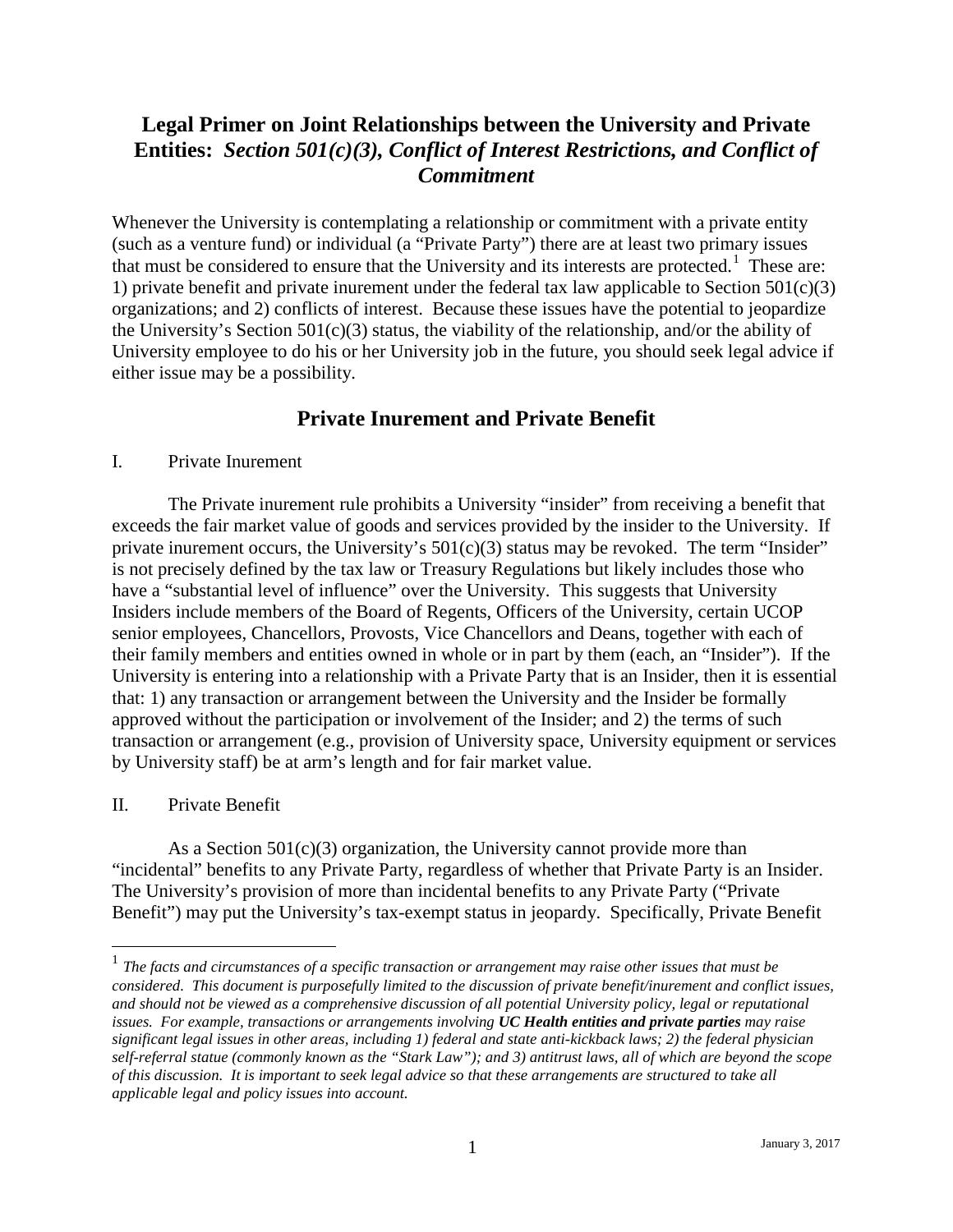jeopardizes a Section  $501(c)(3)$  organization's tax-exempt status when the benefits provided by the Section  $501(c)(3)$  organization are quantitatively and qualitatively more than incidental. This is a fact specific analysis. Accordingly, as a general matter, Private Benefit can be avoided by ensuring that the transaction or arrangement with any Private Party furthers the University's Section  $501(c)(3)$  purposes and its terms are at arm's length and for fair market value.<sup>[2](#page-2-0)</sup>

## **Political Reform Act of 1974 and Conflict of Interest**

The California Political Reform Act of 1974 (the "Act") contains a general prohibition against conflicts of interest in public decision making. The University applies the restrictions of this Act to all University employees, without regard to whether they are required to file an annual Form 700 Statement of Economic Interests form. Some examples where vigilance is necessary include those where University decision makers are managers or investors in venture funds that invest in University created start-ups, or where individuals from the private sector take over elements of University decision making.

#### I. The General Prohibition — What it Is

The law generally prohibits a University employee from making, participating in or influencing University decisions that will materially affect the official's financial interest. Gov't Code § 87100. Any person who willfully violates the general prohibition is guilty of a misdemeanor. Gov't Code § 91000. Alternatively, person could be subject to civil or administrative fines. This prohibition applies to all University employees

#### II. Conflicting Financial Interests

Conflicts of interest in University decision making involve more than just an employee's own finances or investments. A University employee may have a conflict of interest if it is reasonably foreseeable that the University decision in which he or she is involved will have a financial effect any one of six financial interests:

- 1. The *personal finances* of the University employee or a member of his or her immediate family
- 2. Any *business entity* in which the employee has a direct or indirect *investment* worth \$2,000 or more, including ownership of stock by the employee or the employee's spouse or dependent child. This might be triggered if the University decision affects a company in which he or she is an investor.
- 3. Any *real property* in which the employee has a direct or indirect interest worth \$2,000 or more.

<span id="page-2-0"></span> $2$  Although not specifically discussed in this document, transactions or arrangements with Private Parties may also raise gift of public funds issues under California law. Some legal authority interpreting this issue suggests that a gift of public funds can be avoided where benefits provided to a Private Party are not more than incidental, which suggests that a transaction that does not raise an impermissible level of private benefit under the federal tax law, should also not raise a gift of public funds issue under state law.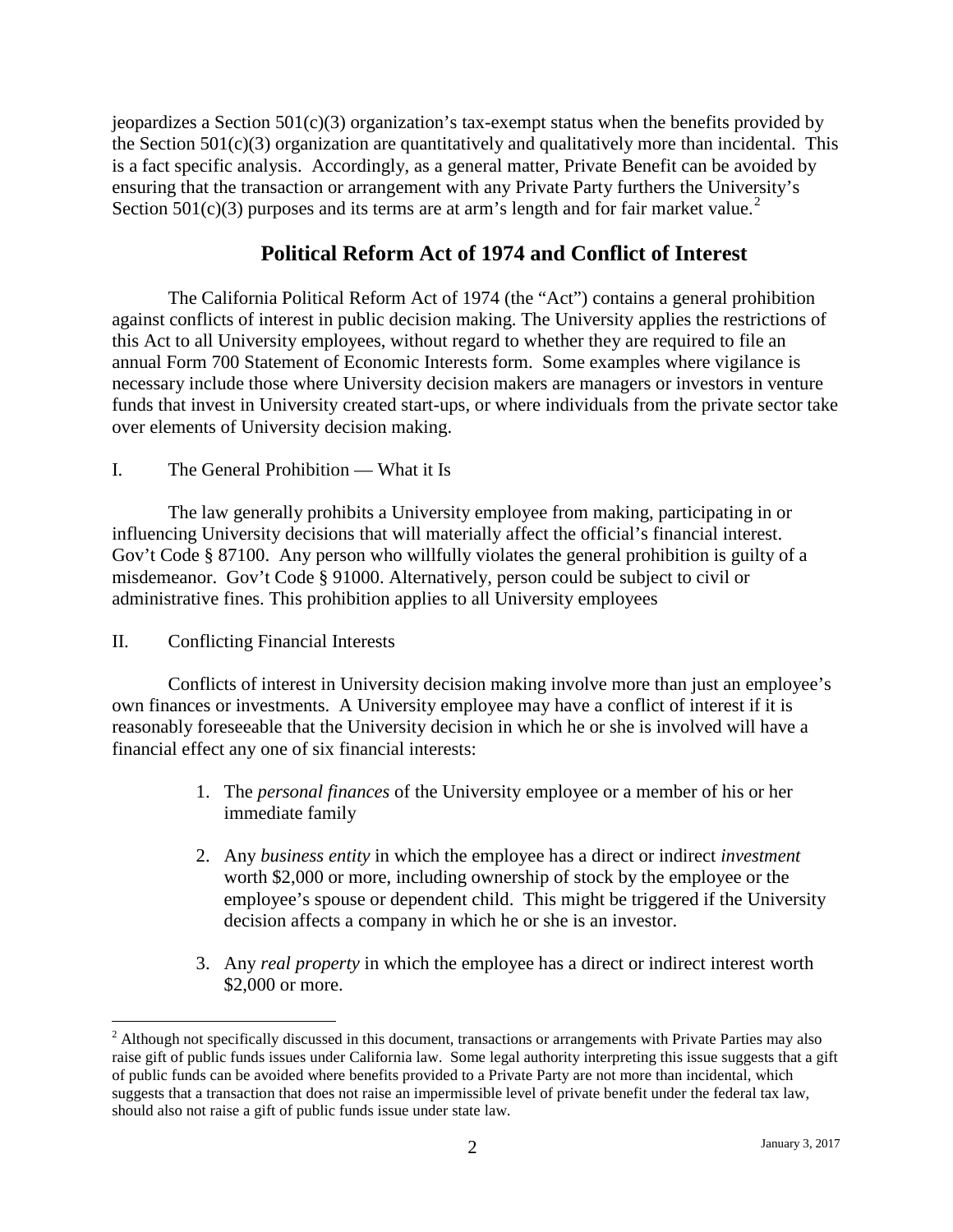- 4. Any *source of income* that provides \$500 or more in value promised to, or received by, the employee within 12 months prior to the time when the decision is made. This might be triggered if the University decision affects a company from which you have received compensation.
- 5. Any *business entity* in which the employee is a director, officer, partner, trustee, employee, or *holds any position of management*. This might be triggered if the University decision affects a company in which you are a manager or founder.
- 6. Any *donor of a gift* or gifts totaling \$460 or more, received, or promised to the employee within 12 months prior to the decision being made. Meals, travel costs, or anything else of value may be included in the \$460. (This amount is tied to a consumer price index and is occasionally adjusted.) This might be triggered if the University decision affects a company that gave you a free trip or other benefit. Gov't Code § 87103.

#### III. When Disqualification is Required

If the employee will be involved in or influence a University decision making that will have a material effect any of these six kinds of economic interests, the employee will likely have a conflict of interest. Where a conflict of interest exists, the employee must disqualify himself or herself from involvement in the University decision making. This includes not participating in University discussions about the decision or contacting University staff about the decision.

Even where the specific criteria is not met and a true conflict of interest does not exist, University employees should be sensitive to the appearance of conflict, and should carefully consider whether to participate in a decision-making process whenever they have any financial interest at stake.

### **Conflict of Commitment**

Finally, no one in the service of the University should devote to private purposes any portion of time due to the University and any outside employment should not interfere with the performance of University duties. University policies provide guidance with respect to different categories of employees.

Outside professional activities that interfere with a faculty member's professional obligations to the University represent a conflict of commitment. See APM 025, [http://www.ucop.edu/academic-personnel-programs/\\_files/apm/apm-025-07-01.pdf\)](http://www.ucop.edu/academic-personnel-programs/_files/apm/apm-025-07-01.pdf); APM – 664 [http://www.ucop.edu/academic-personnel-programs/\\_files/apm/apm-664.pdf.](http://www.ucop.edu/academic-personnel-programs/_files/apm/apm-664.pdf)

Staff who are not Senior Management Group are bound by general University polices governing employment hours and use of University resources. See UC Personnel Policies for Staff Members Policy 82.III.B; Business and Finance Bulletin, BUS 43.III.Part 5; Business and Finance Bulletin, BUS 29.III.M; UC Electronic Communications Policy, section III.D.8.